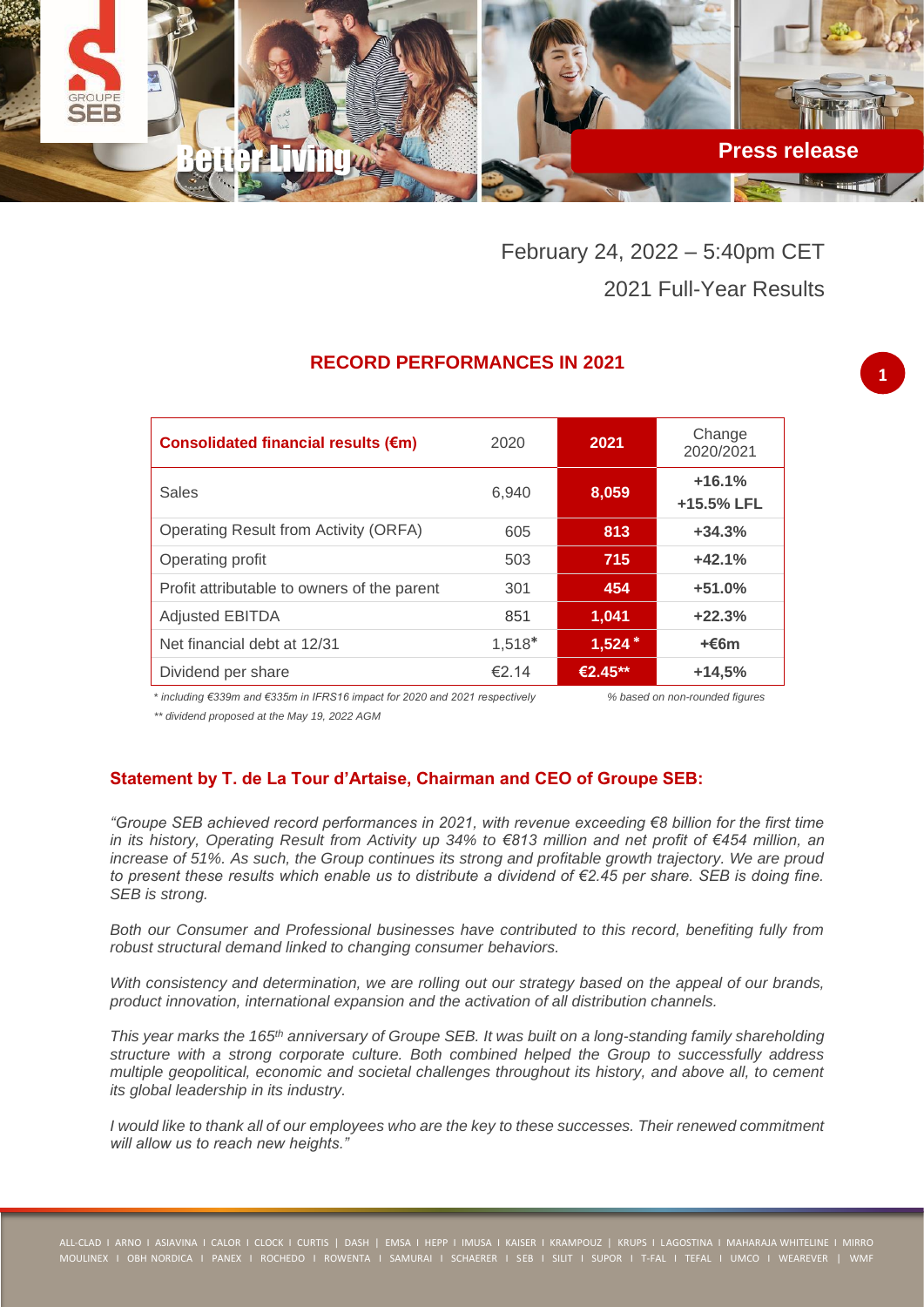## **SALES**

Groupe SEB reported sales of €8,059m in 2021, up 16.1% from 2020, with like-for-like growth of 15.5% (or €1,079m). Currency and scope effects were limited over the year, coming out at -€22m and +€62m, (related to StoreBound\*) respectively. Compared with 2019, which stands as a more normal base of comparison than atypical 2020, Group's revenue grew by 9.6%

The Consumer business achieved a great year and the Group strengthened its worldwide leadership in the Small domestic equipment market. 2021 sales totaled €7,431m, up 16.7% vs. 2020 and +16% LFL. All of our regions and product lines contributed to this robust performance. E-commerce remained a major growth driver throughout the year and its share in our revenue continued to increase in most of our markets. Solid demand was reflected in high-quality sales in a soft promotional environment.

The Professional business (Coffee at ~90%) generated annual revenue of €628m, up 10.2% LFL. Thus, in 2021, the division returned to positive momentum following a difficult 2020 financial year, marked by the near-total shutdown in the hospitality and catering sector. The rebound in our sales was supported both by the reopening of cafés and restaurants and by the roll-out of specific contracts.

## **OPERATING RESULT FROM ACTIVITY (ORFA)**

Bolstered by robust business, the Group's Operating Result from Activity (ORFA) hit **a record-high €813m** in 2021, increasing by **more than 34%** compared with 2020 **and nearly 10%** compared with 2019. At **10.1%** (vs. 8.7% in 2020), the operating margin of activity returned to its 2019 level.

Excluding currency and scope effects of -€25m and +€4m, respectively, 2021 ORFA totaled €834m, **up by 38%** vs. 2020 and comprising:

- **a volume effect of +€193m**, stemming directly from the extremely strong momentum in Consumer sales across all regions and the recovery in the Professional business;
- **a price-mix effect of +€387m**, reflecting soft promotional activity in the Small domestic equipment market overall in 2021, mix improvement fueled by innovation, as well as limited price increases made to offset the depreciation of some currencies (including the Brazilian real and the Turkish lira) and to help neutralize the additional costs incurred in the supply chain;
- **a €189m increase in the cost of sales**, including a rise in costs of raw materials, components and sea freight, in part offset by increased productivity in our industrial sites;
- **a €136m rise in investment in growth drivers**, both in R&D and advertising and marketing activation, reaching 10.4% of sales in 2021;
- **controlled structure costs (sales and administrative),** declining from 12.9% to 11.4% of sales.

## **OPERATING PROFIT AND NET PROFIT**

**At €715m, operating profit** grew by **42%** vs. €503m in 2020.

The total includes a discretionary profit-sharing expense of €39m, up 63% from 2020 (€24m), reflecting the good performance of the French entities in 2021. It also comprises other operating income and expense for €59m (-€78m in 2020), nearly half of which stemming from the costs of the announced closure of the Erbach site in Germany.

\* Acquired in July 2020, consolidated from August 1, 2020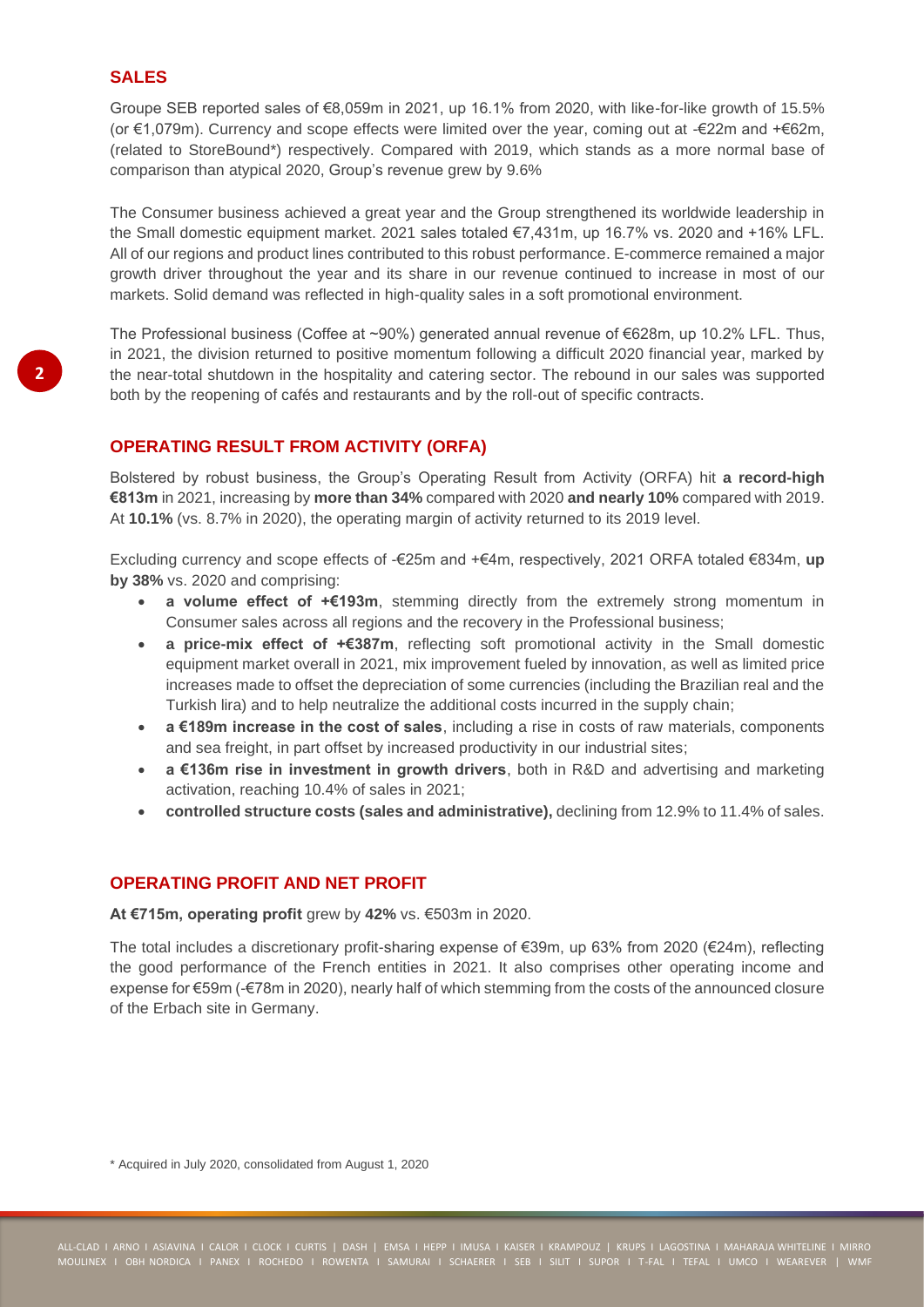The net financial expense came out at -€64m in 2021, close to levels reported in recent years. It comprises the recognition of a  $€12m$  expense related to the IFRS-16 norm ( $€12.5m$  in 2020).

Consequently, Groupe SEB reported **record profit attributable to owners of the parent in 2021, at €454m**, compared with €301m in 2020 and €380m in 2019, and factoring in:

- $\bullet$  a tax charge of €143m, corresponding to an effective tax rate of 21.9% in 2021 (21.2% in 2020)
- minority interests of €54m, vs. €48m in 2020, the €6m increase having been driven by Supor and **StoreBound**

**Adjusted EBITDA** topped the €1bn mark for the first time in 2021, amounting to **€1,041m,** compared with €851m in 2020 and €966m in 2019.

### **BALANCE SHEET**

At December 31, 2021, **consolidated shareholders' equity stood at €3,291m**, for an increase of €556m on end-2020, owing notably to the incorporation of the 2021 net profit and positive currency translation differences (relative to the Chinese yuan in particular).

At the same date, **financial net debt totaled €1,524m** (of which €335m of IFRS-16 debt), practically flat on end-2020. Such stability, despite a €190m increase in adjusted EBITDA, can mainly be attributed to the change in working capital requirement (WCR). At end-2021, **WCR amounted to €1,115m** (compared with €848m at December 31, 2020) and accounted for **13.8% of sales** (12.2% at end-2020). The increase in WCR resulted from a significant rise in inventories intended to secure the availability of finished products. It also reflects higher raw material and transport prices.

Compared with 2019 (16.5%), the WCR/sales ratio is substantially down and marks a new step forward in the structural optimization process that has been ongoing for over ten years.

In this context, the **Free Cash Flow amounted to €306m**.

At December 31, 2021, the **Net financial debt/Adjusted EBITDA ratio came out at 1.46x**, and 1.26x excluding IFRS-16. The ratio improved substantially relative to end-December 2020 (1.78x and 1.56x respectively). The **Group's Net financial debt/equity ratio** was **46%** (compared with 56% at end-2020) and 36% excluding IFRS 16.

### **DIVIDEND**

Meeting on February 24, 2022, the Board of Directors proposed the distribution of a dividend of **€2.45 per share** in respect of the 2021 financial year.

The proposed **14.5% increase** reflects the record performances achieved in 2021 and the Board's confidence in the Group's ability to successfully pursue its strategy of profitable and sustainable growth.

For shareholders having held registered shares for more than two consecutive years, the dividend will be increased by a loyalty bonus of 10%, taking the total dividend to **€2.695 per share** (for holdings below 0.5% of the capital for a single shareholder).

The coupon detachment date is set for **May 31, 2022** and the dividend will be paid on **June 2, 2022**.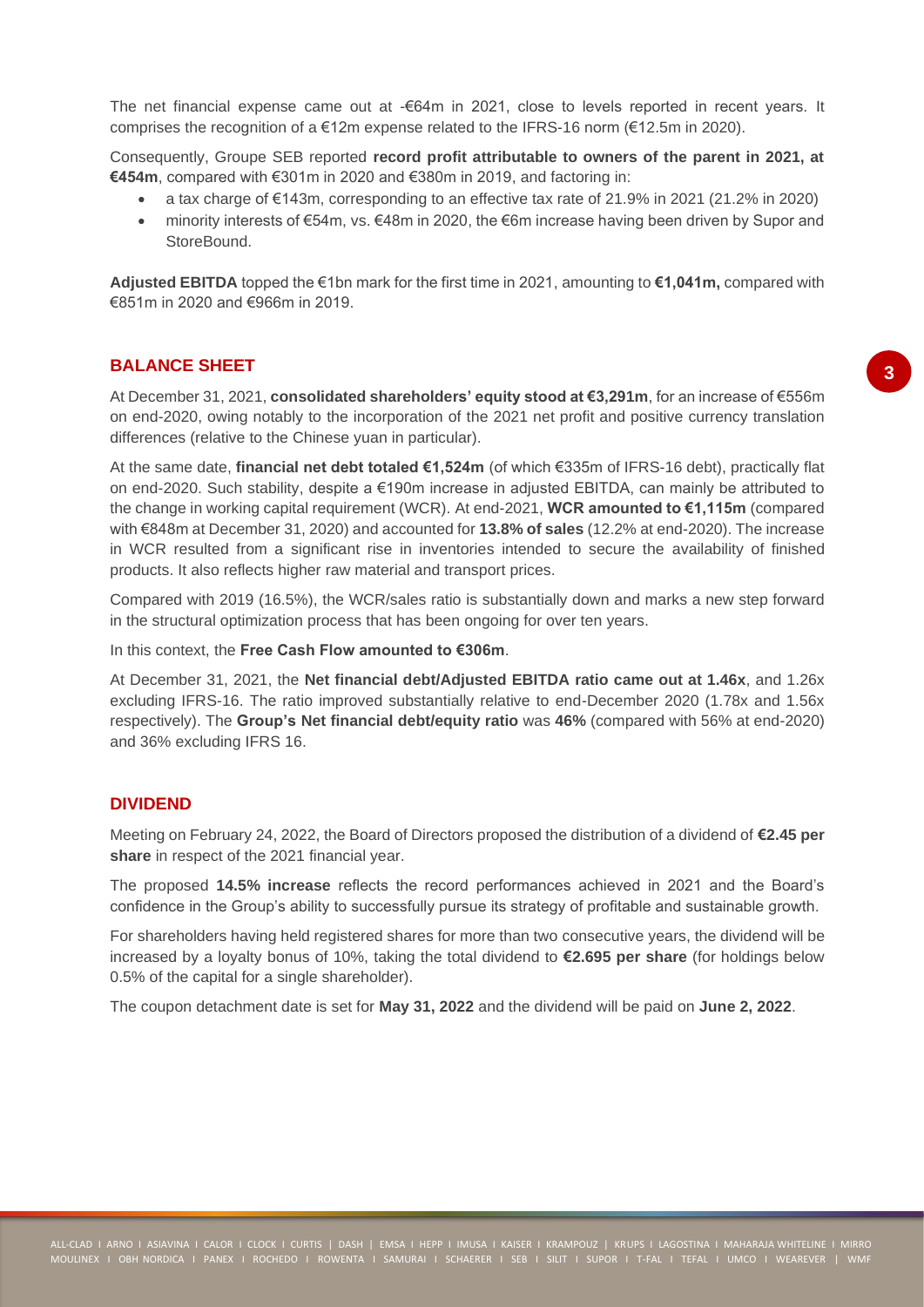### **OUTLOOK**

Against the backdrop of the unstable health situation and disruption in the supply chain, Groupe SEB reported record performances in 2021, both in revenue and in results. Thanks to its anticipation and reactivity to logistics disruptions, rigorous steering of business and tight control of costs, the Group more than offset almost €300 million of headwinds, while also increasing investment in growth drivers. With, as a result, a consolidation of its global leadership in the Small domestic equipment market. The Group has arisen stronger from these two very atypical years.

For 2022, the Group will continue to roll out its flagship products worldwide and will maintain a steady pace of new product launches. Supported by solid advertising and marketing activation, they will be drivers for growth and mix enrichment. Recurring productivity gains, control of internal costs and the effect of price increases will come on top of the above-mentioned levers. All these factors should allow to offset the additional costs stemming from the still high prices in raw materials and sea freight. As such, **for 2022, Groupe SEB is aiming for growth in its sales -both in the Consumer and Professional Activitiesas well as in its Operating Result from Activity**.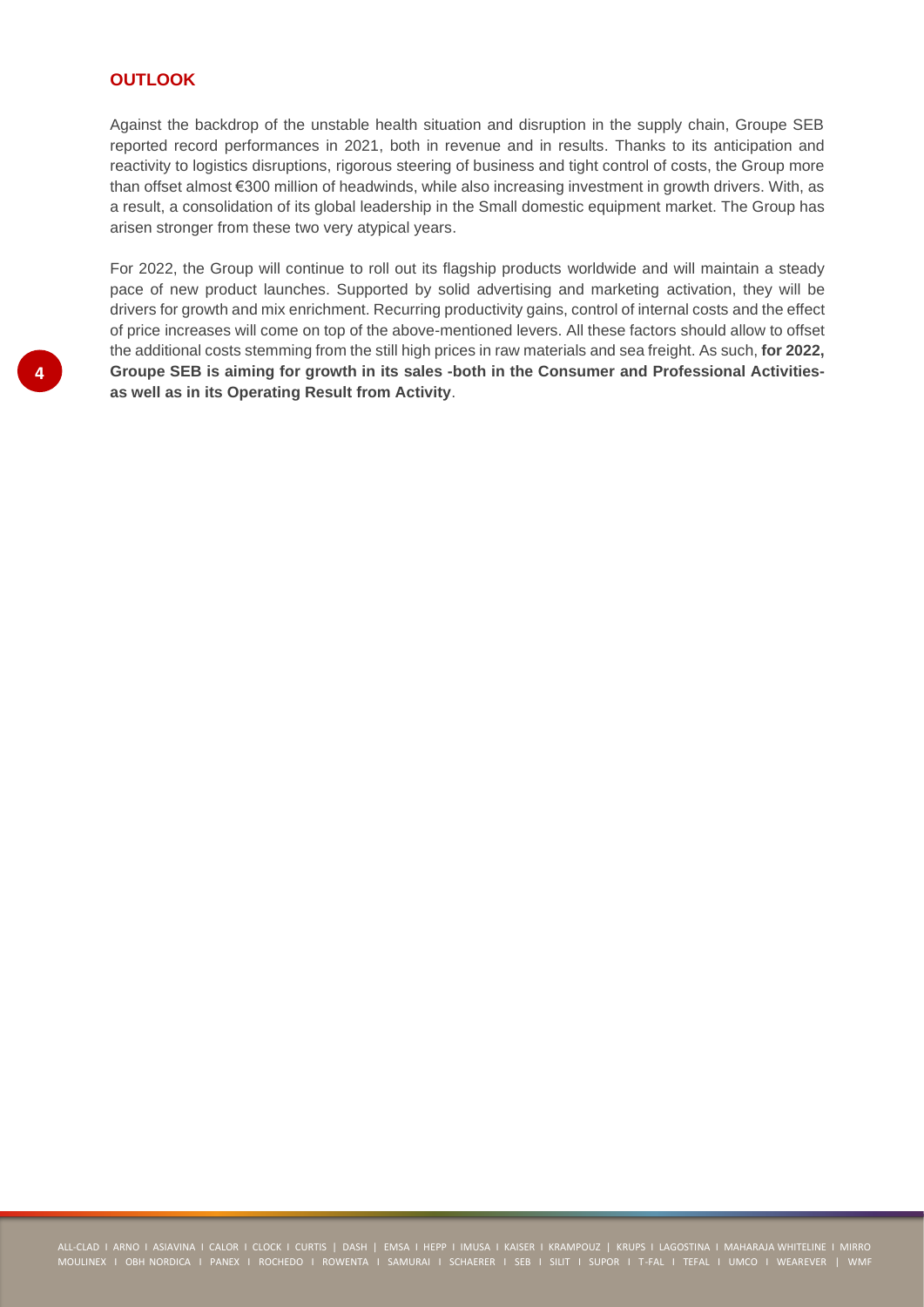*Groupe SEB's consolidated and company financial statements at December 31, 2021 were approved by the Board of Directors on February 24, 2022.*

# **CONSOLIDATED INCOME STATEMENT**

| (€ million)                                                             | 12/31/2021 | 12/31/2020 | 12/31/2019 |
|-------------------------------------------------------------------------|------------|------------|------------|
| Revenue                                                                 | 8,058.8    | 6,940.0    | 7,353.9    |
| Operating expenses                                                      | (7, 245.5) | (6, 334.6) | (6,614.1)  |
| <b>OPERATING RESULT FROM ACTIVITY</b>                                   | 813.3      | 605.4      | 739.8      |
| Statutory and discretionary employee profit-sharing*                    | (39.4)     | (24.2)     | (37.2)     |
| <b>RECURRING OPERATING PROFIT</b>                                       | 773.9      | 581.2      | 702.6      |
| Other operating income and expense                                      | (59.1)     | (77.9)     | (82.1)     |
| <b>OPERATING PROFIT</b>                                                 | 714.8      | 503.3      | 620.5      |
| Finance costs                                                           | (43.1)     | (39.8)     | (41.1)     |
| Other financial income and expense                                      | (21.4)     | (21.0)     | (19.6)     |
| <b>PROFIT BEFORE TAX</b>                                                | 650.3      | 442.5      | 559.8      |
| Income tax expense                                                      | (142.7)    | (93.8)     | (131.5)    |
| <b>PROFIT FOR THE PERIOD</b>                                            | 507.6      | 348.7      | 428.3      |
| Non-controlling interests                                               | (53.8)     | (48.2)     | (48.6)     |
| <b>PROFIT ATTRIBUTABLE TO OWNERS OF THE PARENT</b>                      | 453.8      | 300.5      | 379.7      |
| <b>PROFIT ATTRIBUTABLE TO OWNERS OF THE PARENT PER SHARE (in units)</b> |            |            |            |
| Basic earnings per share                                                | 8.42       | 6.00       | 7.63       |
| Diluted earnings per share                                              | 8.36       | 5.96       | 7.58       |

*\* Including charges relating to the 2019 employee shareholding plan*

ALL-CLAD I ARNO I ASIAVINA I CALOR I CLOCK I CURTIS | DASH | EMSA I HEPP I IMUSA I KAISER I KRAMPOUZ | KRUPS I LAGOSTINA I MAHARAJA WHITELINE I MIRRO MOULINEX I OBH NORDICA I PANEX I ROCHEDO I ROWENTA I SAMURAI I SCHAERER I SEB I SILIT I SUPOR I T-FAL I TEFAL I UMCO I WEAREVER | WMF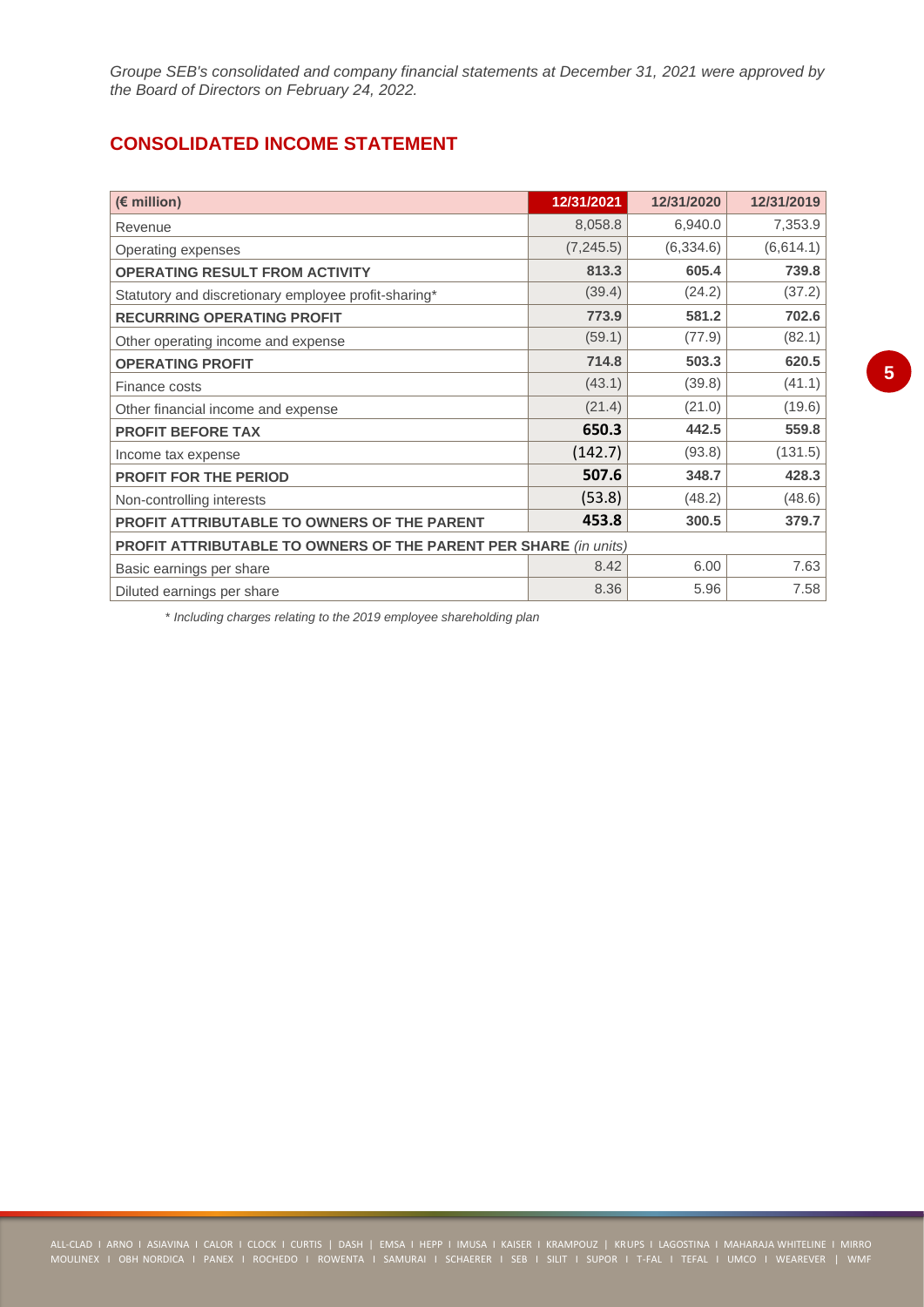# **CONSOLIDATED BALANCE SHEET**

| ASSETS (in $\in$ millions)                               | 12/31/2021 | 12/31/2020 | 12/31/2019 |
|----------------------------------------------------------|------------|------------|------------|
| Goodwill                                                 | 1,707.8    | 1,642.4    | 1,611.3    |
| Other intangible assets                                  | 1,289.9    | 1,261.6    | 1,261.9    |
| Property, plant and equipment                            | 1,265.6    | 1,219.5    | 1,248.0    |
| Investments in associates                                |            |            |            |
| Other investments                                        | 162.0      | 108.0      | 100.4      |
| Other non-current financial assets                       | 16.3       | 15.9       | 38.6       |
| Deferred tax liabilities                                 | 129.8      | 107.7      | 96.3       |
| Other non-current assets                                 | 52.9       | 47.2       | 58.0       |
| Long-term derivative instruments - assets                | 11.6       | 17.9       | 3.4        |
| <b>NON-CURRENT ASSETS</b>                                | 4,635.9    | 4,420.2    | 4,417.9    |
| Inventories                                              | 1,839.6    | 1,211.5    | 1,189.1    |
| Customers                                                | 934.6      | 965.4      | 1,159.7    |
| Other receivables                                        | 232.4      | 160.6      | 175.1      |
| Current tax assets                                       | 38.9       | 42.0       | 57.4       |
| Short-term derivative instruments - assets               | 115.7      | 36.2       | 20.5       |
| Financial investments and other current financial assets | 60.6       | 664.7      | 10.2       |
| Cash and cash equivalents                                | 2,266.5    | 1,769.4    | 785.5      |
| <b>CURRENT ASSETS</b>                                    | 5,488.3    | 4,849.8    | 3,397.5    |
| <b>TOTAL ASSETS</b>                                      | 10,124.2   | 9,270.0    | 7,815.4    |
| <b>EQUITY &amp; LIABILITIES</b> (in $\epsilon$ millions) | 12/31/2021 | 12/31/2020 | 12/31/2019 |
| Share capital                                            | 55.3       | 50.3       | 50.3       |
| Reserves and retained earnings                           | 2,969.1    | 2,436.8    | 2,395.1    |
| <b>Treasury stock</b>                                    | (34.3)     | (19.6)     | (52.8)     |
| Equity attributable to owners of the parent              | 2,990.1    | 2,467.5    | 2,392.6    |
| <b>Non-controlling interests</b>                         | 300.6      | 267.3      | 234.9      |
| <b>CONSOLIDATED SHAREHOLDERS' EQUITY</b>                 | 3,290.7    | 2,734.8    | 2,627.5    |
| Deferred tax liabilities                                 | 234.0      | 191.0      | 222.3      |
| Employee benefits and other long-term provisions         | 298.9      | 355.9      | 339.5      |
| Long-term borrowings                                     | 2,230.8    | 2,285.8    | 2,301.8    |
| Other non-current liabilities                            | 54.1       | 52.0       | 55.2       |
| Long-term derivative instruments - liabilities           | 15.3       | 15.5       | 17.1       |
| <b>NON-CURRENT LIABILITIES</b>                           | 2,833.1    | 2,900.2    | 2,935.9    |
| Employee benefits and other short-term provisions        | 132.0      | 122.9      | 107.8      |
| Trade payables/suppliers                                 | 1,614.7    | 1,260.3    | 1,044.8    |
| Other current liabilities                                | 546.7      | 493.3      | 527.6      |
| <b>Current tax liabilities</b>                           | 51.8       | 35.9       | 74.1       |
| Short-term derivative instruments - liabilities          | 50.0       | 50.4       | 27.1       |
| Short-term borrowings                                    | 1,605.2    | 1,672.2    | 470.6      |
| <b>CURRENT LIABILITIES</b>                               | 4,000.4    | 3,635.0    | 2,252.0    |
| TOTAL CONSOLIDATED EQUITY AND LIABILITIES                | 10,124.2   | 9,270.0    | 7,815.4    |

ALL-CLAD I ARNO I ASIAVINA I CALOR I CLOCK I CURTIS | DASH | EMSA I HEPP I IMUSA I KAISER I KRAMPOUZ | KRUPS I LAGOSTINA I MAHARAJA WHITELINE I MIRRO MOULINEX I OBH NORDICA I PANEX I ROCHEDO I ROWENTA I SAMURAI I SCHAERER I SEB I SILIT I SUPOR I T-FAL I TEFAL I UMCO I WEAREVER | WMF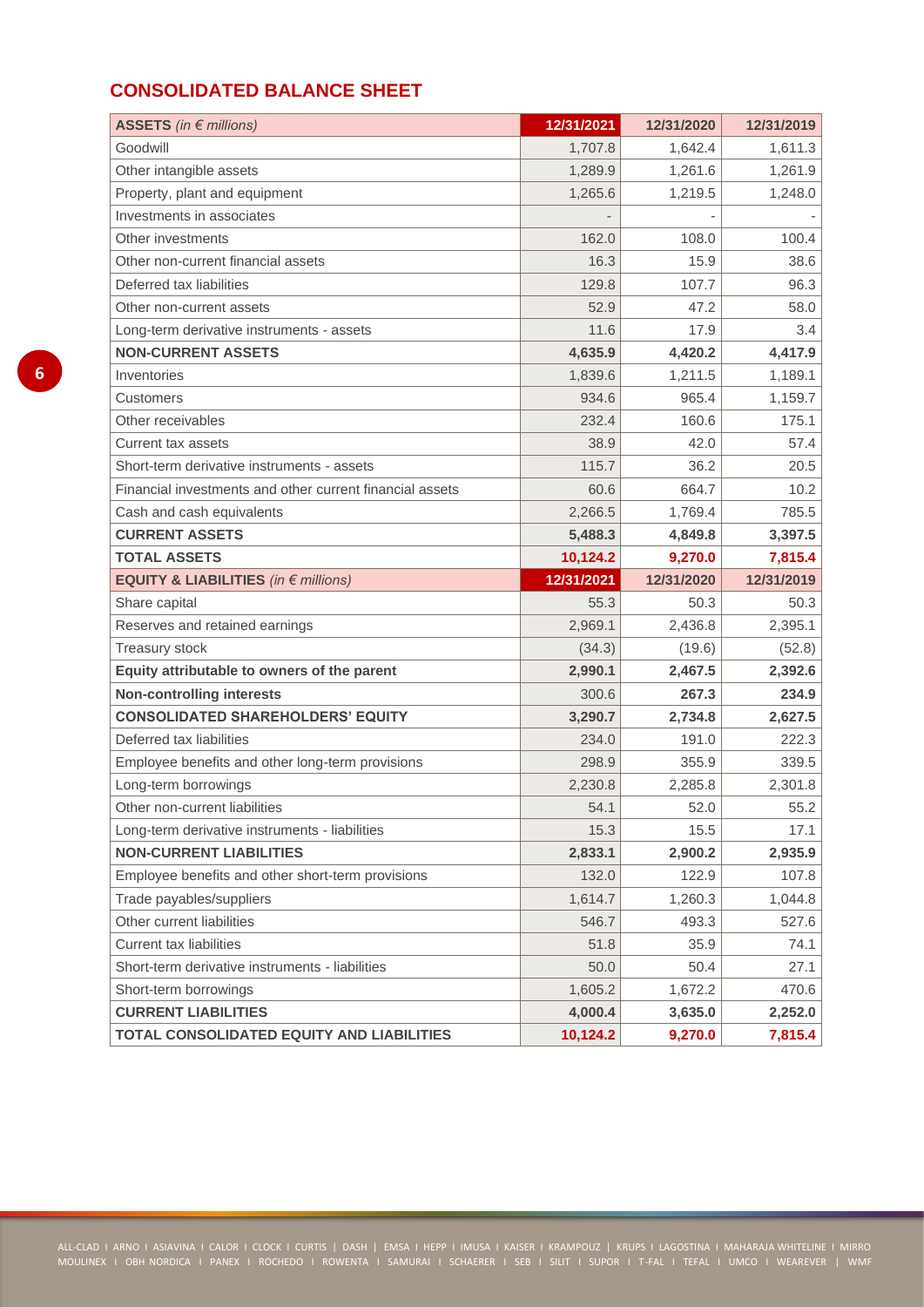

#### **On a like-for-like basis (LFL) – Organic**

The amounts and growth rates at constant exchange rates and consolidation scope in a given year compared with the previous year are calculated:

- using the average exchange rates of the previous year for the period in consideration (year, half-year, quarter)
- on the basis of the scope of consolidation of the previous year.

This calculation is made primarily for sales and Operating Result from Activity.

#### **Operating Result from Activity (ORfA)**

Operating Result from Activity (ORfA) is Groupe SEB's main performance indicator. It corresponds to sales minus operating expenses, i.e. the cost of sales, innovation expenditure (R&D, strategic marketing and design), advertising, operational marketing as well as sales and marketing expenses. ORfA does not include discretionary and non-discretionary profit-sharing or other nonrecurring operating income and expense.

### **Adjusted EBITDA**

Adjusted EBITDA is equal to Operating Result from Activity minus discretionary and non-discretionary profit-sharing, to which are added operating depreciation and amortization.

#### **Free cash flow**

Free cash flow corresponds to adjusted EBITDA, after accounting for the change in the operating capital requirement, recurring investments (CAPEX), taxes and financial expense, as well as other non-operational items.

#### **Net financial debt**

This term refers to all recurring and non-recurring financial debt minus cash and cash equivalents, as well as derivative instruments linked to Group financing. It also includes debt from application of the IFRS 16 standard "Lease contracts" in addition to short-term investments with no risk of a substantial change in value but with maturities of over three months.

#### **Loyalty program (LP)**

These programs, run by distribution retailers, consist in offering promotional offers on a product category to loyal consumers who have made a series of purchases within a short period of time. These promotional programs allow distributors to boost footfall in their stores and our consumers to access our products at preferential prices.

*This press release may contain certain forward-looking statements regarding Groupe SEB's activity, results and financial situation. These forecasts are based on assumptions which seem reasonable at this stage, but which depend on external factors including trends in commodity prices, exchange rates, the economic climate, demand in the Group's large markets and the impact of new product launches by competitors.* 

*As a result of these uncertainties, Groupe SEB cannot be held liable for potential variance on its current forecasts, which result from unexpected events or unforeseeable developments.*

*The factors which could considerably influence Groupe SEB's economic and financial result are presented in the Annual Financial Report and Universal Registration Document filed with the Autorité des Marchés Financiers, the French financial markets authority. The balance sheet and income statement included in this press release are excerpted from financial statements consolidated as of December 31, 2021, examined by SEB SA's Statutory Auditors and approved by the Group's Board of Directors, dated February 24, 2022. The audit procedures on these consolidated financial statements have been performed. The certification report is currently being issued*